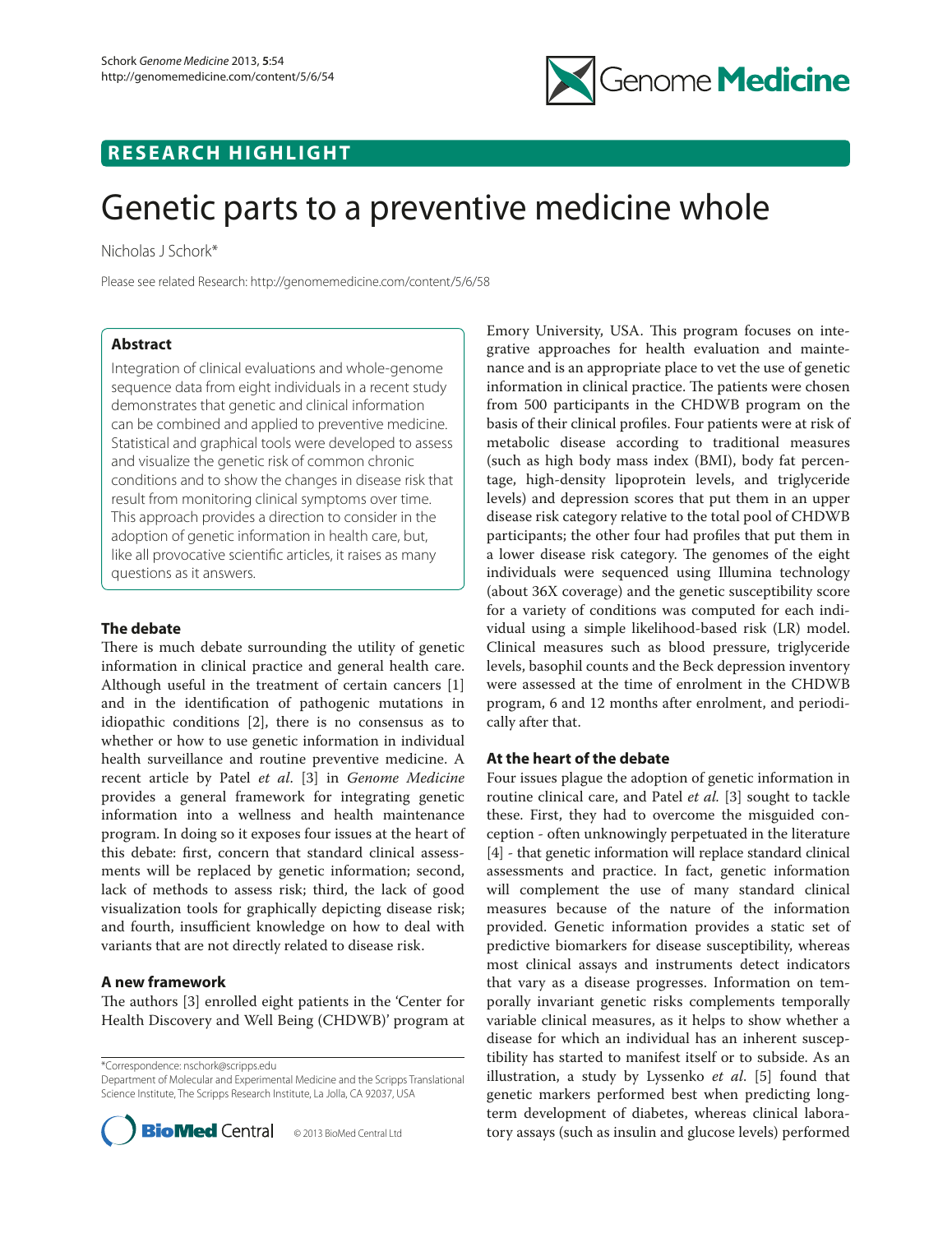best when predicting its short-term development. This is consistent with the idea that widely used contemporary clinical assays probe the pathophysiological manifestations of a disease process that appear just before, during, or long after the onset of the disease. This is unlike risk assessments based on variants in inherited DNA sequence, which are fixed at birth.

For the eight people evaluated by Patel *et al*. [3], the genetic risk profiles were 'concordant' (or consistent) with the clinical assay results in many instances and 'discordant' in others. For example, four individuals at low genetic risk for obesity also had low weight and BMI levels at the time of clinical evaluation; however, one individual with a very low genetic risk of hypertension did have high blood pressure and two individuals with an elevated genetic risk of diabetes had normal glucose and insulin levels at the time of their evaluations. The discordance between high genetic risk and the healthy clinical evaluation measures in some individuals suggests that these individuals were defying their genetic susceptibility to a disease, perhaps through disease-mitigating behaviors, pharmacologic interventions, or an unknown protective effect. The success of the CHDWB program will be demonstrated if it is shown to cause an even greater reduction in patients with manifestation of clinical disease than this. For genetic medicine as a whole, the brightest future would be if clinicians can steer patients to health despite elevations in their genetic risks (Figure 1).

Second, the authors [3] had to develop and implement a method to compute genetic risks, risks based on clinical examination, and integrated risks. The LR method they champion is appropriate but is ultimately dependent on summary information regarding variants associated with diseases arising from case/control-based genome-wide association studies, and not from prospective longitudinal studies [6,7]. In the authors' defense, there are precious few longitudinal studies with which one could develop or vet genetic risk prediction models, although some are emerging [8]. The Bayesian updating method also used by Patel *et al*. in this article [3], in which genetic risk is modified according to the current clinical profile, is also appropriate, but again should be evaluated in prospective longitudinal studies. The reasons for this are two-fold. First, appropriate weighting of clinically defined risk (based on clinician assessment and clinical laboratory results) relative to genetic risk is not trivial to determine; that is, it is not clear whether an observable clinical manifestation of a disease is worth more to a clinician in terms of immediate intervention needs than a future risk as indicated by genetic susceptibility. Second, the interpretation of the integrated Bayesian posterior probability based on a recent clinical evaluation would be problematic without an appropriate reference set of probabilities; that is, without probabilities that have been

calibrated or shown to be consistent with actual data, we cannot know what a reduction in risk probability based on clinical profile means in terms of ultimate prognosis and future risk. Again, without appropriate longitudinal data, it is hard to pursue such a calibration exercise, but it would make sense to test this in existing datasets, however flawed, for example in the Framingham Heart Study data. An additional vexing problem in calculating risks for multiple diseases is taking into account the fact that many disease manifestations are correlated (such as obesity and diabetes or heart disease). The authors [3] admitted that their approach made some unrealistic assumptions in this respect (such as independence of the diseases), and this is an area worthy of further research.

The third important issue that the authors [3] had to consider is the best way to present and visualize the results of their disease risk assessments based on LR and Bayesian calculations for physicians and patients. Conveying these results must be intuitive and quick to interpret and must reflect not only multiple disease risks, but how genetic risks for these multiple diseases are modified by ongoing changes in clinical measures and evaluations. To address this the authors proposed three different graphical displays ('risk-o-grams' [6], 'gridiron plots', and 'radar plots'). Each display seeks to condense risks for multiple diseases by clustering them into broad categories such as 'immunologic' or 'metabolic', providing graphics that give a sense of how genetic risk is modified by changes in clinical measures. Although intuitive from a biomedical perspective and visually appealing, the merit of these graphical representations now requires feedback, if not overt, objective comparison among them as well as others, from clinicians, health practitioners and patients.

Finally, the authors [3] made decisions about how to deal with genetic variant information that did not directly inform their disease risk calculations. They did not focus on rare variants associated with monogenic or other diseases, novel variants likely to be damaging or possibly deleterious, or pharmacogenetically meaningful variants. In addition, they did not consider variants of unknown significance, although this is an important area for the future. In this context, highly controversial 'incidental findings' (the existence of deleterious, disease-causing variants not germane to a particular condition of focus) may not be as problematic in a setting, such as general clinical preventive medicine, that involves the comprehensive assessment of genetically mediated disease risk and health prognosis for an individual patient, as it would be in another setting, such as a search for specific disease-causing variants like BRCA1 variants [9].

#### **Future implications**

Other issues, such as costs, issues of privacy, the role of ancestry in mediating genetic risk, and, importantly,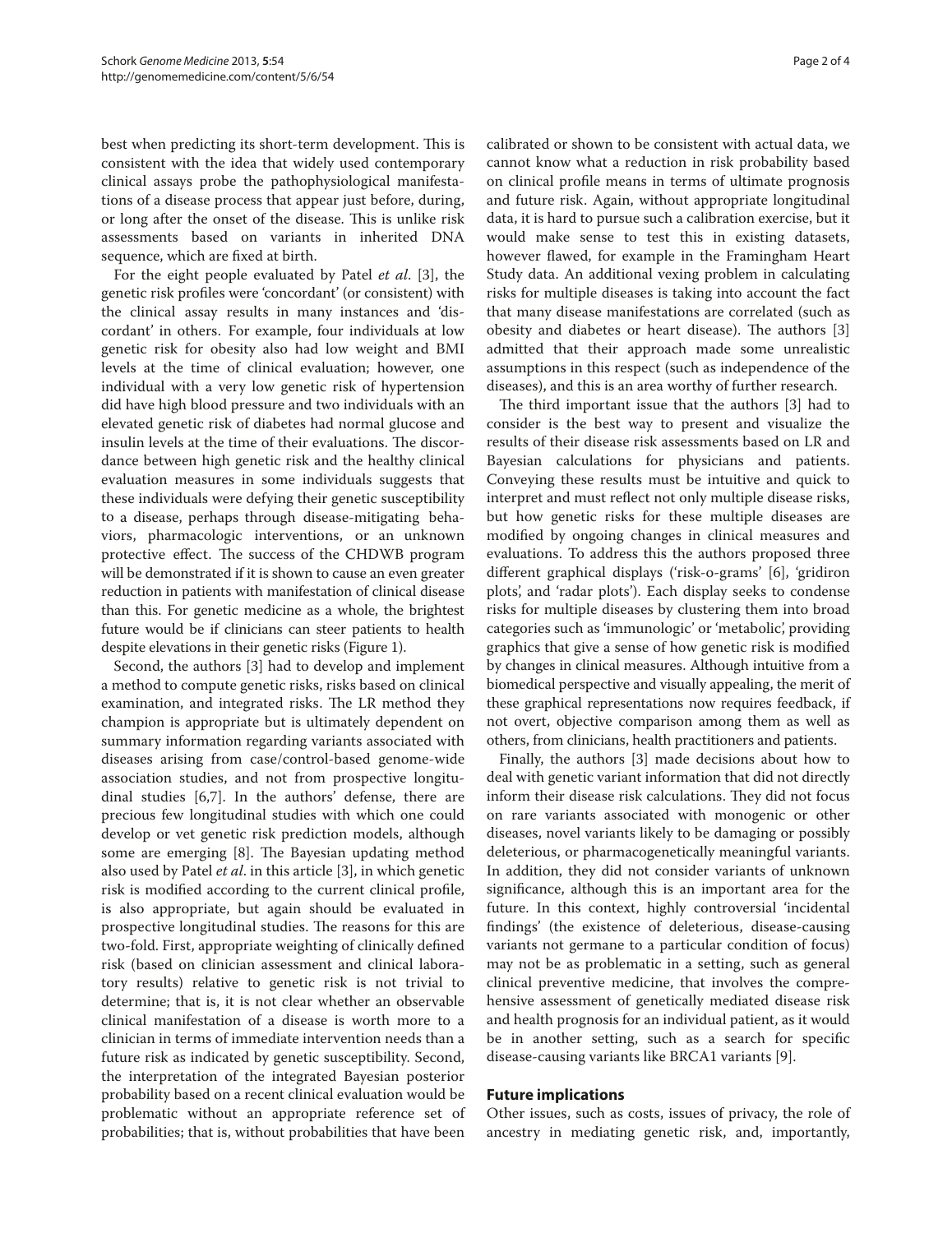

whether or not enough is known about the genetic basis of a particular disease to confidently categorize individuals as at risk, are only indirectly discussed by Patel *et al*. [3]. However, the approaches the authors describe are as good a set of starting points as any, and they have done a great service to the translational research community by exposing as many issues as they did. In addition, it is clear that genetic assay costs will continue to drop, greater emphasis will be placed on health information technology, and more insight into the global functional consequences of genomic variants will be obtained, paving the way for similar reports. In this light, we hope that the naysayers of the use of genetic information in general clinical practice will do with their overly critical attitude exactly what individuals genetically susceptible to the common cold hope to do when their first cold symptoms arise - just get over it.

#### **Abbreviations**

BMI, body mass index; CHDWB, Center for Health Discovery and Well Being; LR, likelihood-based risk.

#### **Competing interests**

NJS is a founder of, and consultant for, Cypher Genomics, Inc. and on the Board of Directors for MD Revolution.

Published: 27 June 2013

#### **References**

- 1. Vogelstein B, Papadopoulos N, Velculescu VE, Zhou S, Diaz LA Jr, Kinzler KW: Cancer genome landscapes. Science 2013, 339:1546-1558.
- 2. Gahl WA, Markello TC, Toro C, Fajardo KF, Sincan M, Gill F, Carlson-Donohoe H, Gropman A, Pierson TM, Golas G, Wolfe L, Groden C, Godfrey R, Nehrebecky M, Wahl C, Landis DM, Yang S, Madeo A, Mullikin JC, Boerkoel CF, Tifft CJ, Adams D: The National Institutes of Health Undiagnosed Diseases Program: insights into rare diseases. Genet Med 2012, 14:51-59.
- 5: Patel CJ, Sividas A, Tabassum R, Preeprem T, Zhao J, Arafat D, Chen R3 5, Morgan AA, Martin GS, Brigham KL, Butte AJ, Gibson G: Whole genome sequencing in support of wellness and health maintenance. Genome Med 2013,5:
- 4. Roberts NJ, Vogelstein JT, Parmigiani G, Kinzler KW, Vogelstein B, Velculescu VE: The predictive capacity of personal genome sequencing. Sci Transl Med 2012, 4:133ra158.
- 5. Lyssenko V, Jonsson A, Almgren P, Pulizzi N, Isomaa B, Tuomi T, Berglund G, Altshuler D, Nilsson P, Groop L: Clinical risk factors, DNA variants, and the development of type 2 diabetes. N Engl J Med 2008, 359:2220-2232.
- 6. Ashley EA, Butte AJ, Wheeler MT, Chen R, Klein TE, Dewey FE, Dudley JT, Ormond KE, Pavlovic A, Morgan AA, Pushkarev D, Neff NF, Hudgins L, Gong L, Hodges LM, Berlin DS, Thorn CF, Sangkuhl K, Hebert JM, Woon M, Sagreiya H, Whaley R, Knowles JW, Chou MF, Thakuria JV, Rosenbaum AM, Zaranek AW, Church GM, Greely HT, Quake SR, et al.: Clinical assessment incorporating a personal genome. Lancet 2010, 375:525-1535.
- 7. Morgan AA, Chen R, Butte AJ: Likelihood ratios for genome medicine. Genome Med 2010, 2:30.
- 8. Dwyer T, Sun C, Magnussen CG, Raitakari OT, Schork NJ, Venn A, Burns TL, Juonala M, Steinberger J, Sinaiko AR, Prineas RJ, Davis PH, Woo JG, Morrison JA, Daniels SR, Chen W, Srinivasan SR, Viikari JS, Berenson GS: Cohort Profile: the international childhood cardiovascular cohort (i3C) consortium. Int J Epidemiol 2013, 42:86-96.
- 9. Bennette CS, Trinidad SB, Fullerton SM, Patrick D, Amendola L, Burke W,